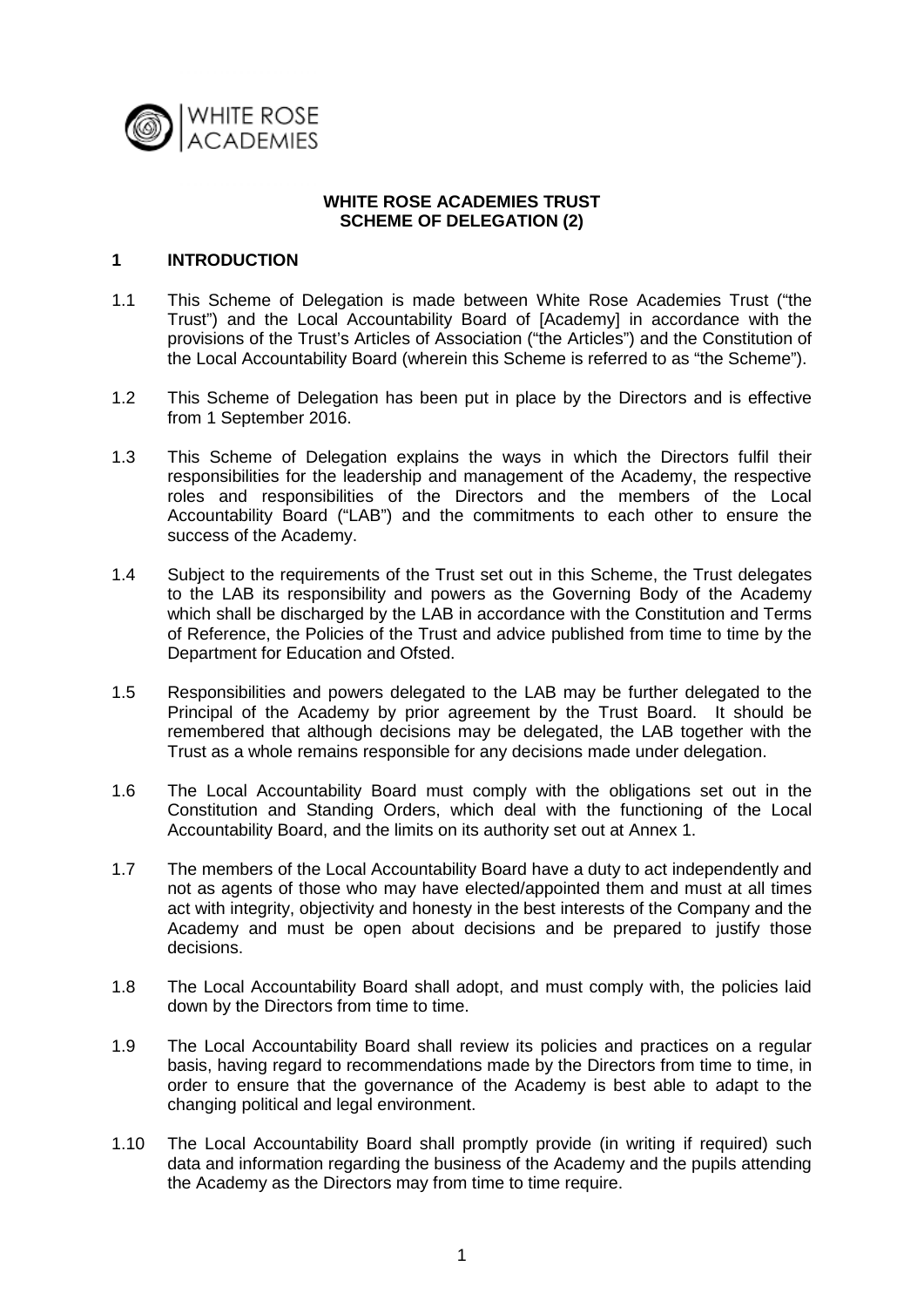- 1.11 The Local Accountability Board shall submit to periodic inspections by the Directors, any inspections pursuant to section 48 of the Education Act 2005 and any other inspections made by regulators from time to time.
- 1.12 The Local Accountability Board shall work closely with, and shall promptly and cooperatively implement any advice given or recommendations made by the Directors in the event that intervention is either threatened or is carried out by the Secretary of State. The Directors expressly reserve the unfettered right to review and/or remove any power or responsibility conferred on the Local Accountability Board under this Scheme of Delegation in such circumstances.

## **2 VALUES**

- 2.1 The Local Accountability Board shall be responsible for ensuring the Academy is conducted in accordance with its agreed values. The determination of the conducted in accordance with its agreed values. Academy's mission statement shall be the responsibility of the LAB.
- 2.2 At all time, the Directors and the LAB shall ensure that the Academy is conducted in accordance with the object of the Company, and any agreement entered into with the Secretary of State for the funding of the Academy.

## **3 MEMBERS OF THE LAB AGREE TO:**

- 3.1 Attend such training as reasonably required by the Trust in order to update and improve the knowledge and skills available to enable the LAB to fulfil its role in respect of the Academy and as part of the Academy Trust operated by the Trust.
- 3.2 Provide the information required by the Trust in the form indicated in the Scheme and Annex 1 and not to withhold any information which the Trust reasonably requires.

## **4 BUDGETS AND FINANCE**

## **4.1 General Provisions**

- 4.1.1 The LAB shall ensure proper procedures are in place for the safeguarding of funds and that the requirements of the Academies Financial Handbook and all requirements and recommendations of the Directors and the Secretary of State are observed in full at all times by the LAB and the Academy.
- 4.1.2 The LAB shall promptly inform the Directors of any need for significant unplanned expenditure and shall discuss with the Directors options for identifying available funding.
- 4.1.3 The LAB shall comply in full with the Trust's Financial Regulations and shall develop appropriate risk management strategies. The LAB shall at all times adopt financial prudence in managing the financial affairs of the Trust in so far as these relate to the Academy.
- 4.1.4 In the exercise of its powers and functions, the LAB must follow all recommendations given by the Executive Principal and/or the Directors.

## **5 BUDGET AND BUDGET PLAN**

- 5.1 The Trust shall determine the proportion of the overall Academy budget to be retained for central services and shall inform the LAB of the balance ("the budget").
- 5.2 Subject to the limitations set out in Annex 1, the LAB may enter into contracts on behalf of the Trust in so far as they relate to the Academy.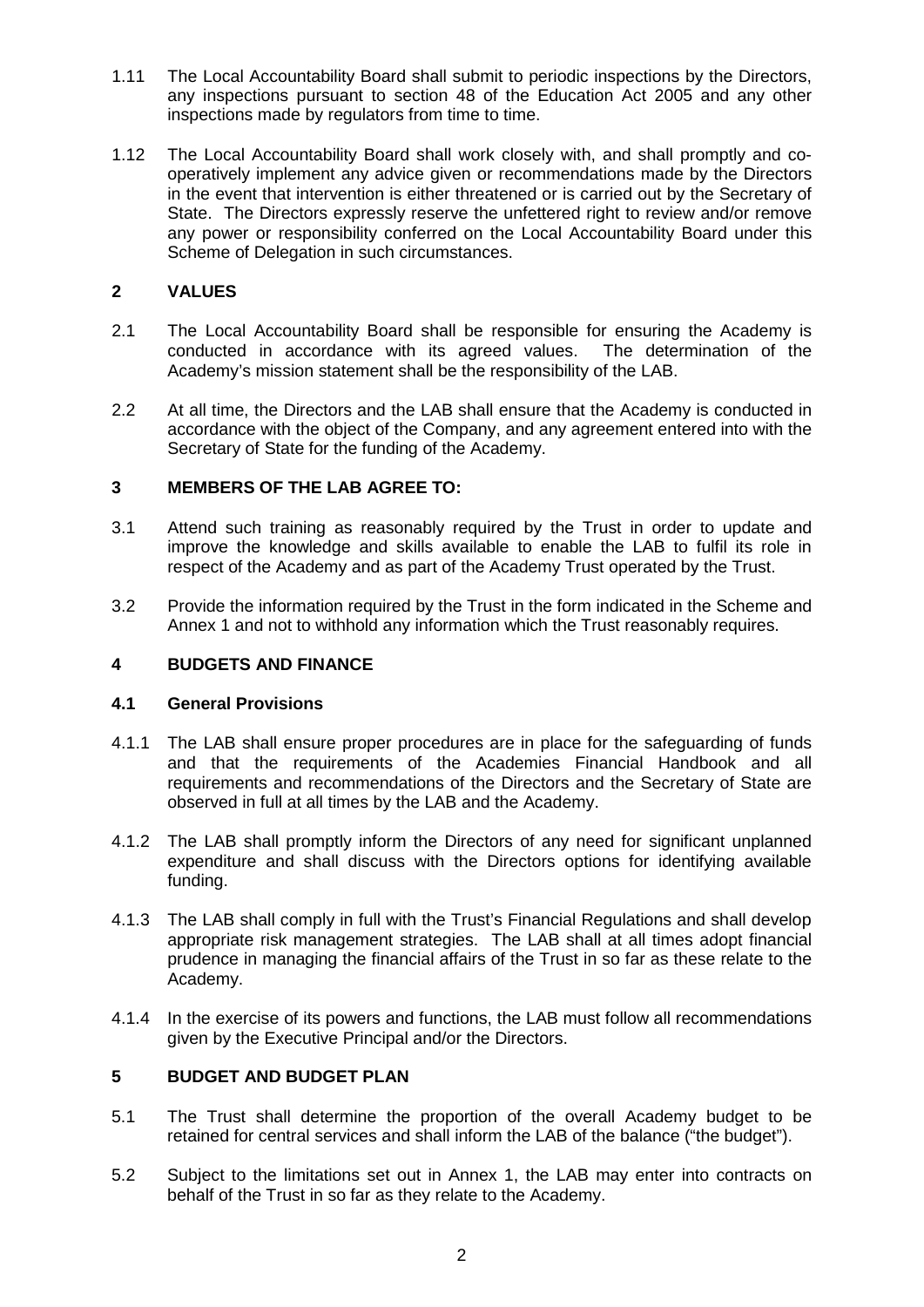- 5.3 The LAB shall develop the individual Budget Plan for spending the budget in accordance with the Academies Financial Handbook and the School Development Plan and shall present the proposed Budget Plan to the Trust for approval.
- 5.4 The Trust shall approve the Budget Plan provided that:

It is consistent with the Academies Financial Handbook It is consistent with the ethos of the Trust and the Academy It is consistent with all policies published by the Trust It represents what the Trust considers to be the most appropriate allocation of resources consistent with the Development Plan for the Academy

## **6 FINANCIAL MONITORING**

## **6.1 The LAB shall:**

- 6.1.1 Monitor the monthly expenditure of the Academy against the approved Budget Plan;
- 6.1.2 Enter into contracts within the financial limits published by the Trust from time to time (White Rose Academies Trust Financial Regulations) and within the Budget Plan;
- 6.1.3 Observe the policy on charging and remissions agreed by the Trust from time to time;
- 6.1.4 Not agree to any expenditure outside of the approved Budget Plan without the approval of the Trust;
- 6.1.5 Provide (in writing if required) such information about the finances of the Academy as often and in such format as the Directors may require.

# **7 PREMISES, INSURANCE AND HEALTH & SAFETY**

## **7.1 Premises**

- 7.1.1 The LAB shall develop an estate management strategy which shall identify the suitability of buildings and facilities in light of the needs of the Academy and the need for, and availability of, capital investment to meet the Local Accountability Board's responsibility to ensure the buildings and facilities are maintained to a good standard.
- 7.1.2 Subject to and without prejudice to clauses 5.2 and 7.2.2, the maintenance of the buildings and facilities used in respect of the Academy is the responsibility of the LAB, who shall have regard at all times to the safety of the users of the buildings and the facilities, and the legal responsibilities of the Directors (and/or any others) as owners of such buildings and facilities.
- 7.1.3 The responsibility for any disposals or acquisitions of land to be used by the Academy shall be that of the Directors alone.

## **7.2 Insurance**

- 7.2.1 The Trust shall effect an insurance policy for buildings, public liability, business continuity and officers' liability in accordance with the Articles.
- 7.2.2 Insuring the land and buildings used by the Academy shall be the responsibility of the Directors who shall recover the cost from the budget delegated to the LAB.

# **7.3 Health & Safety**

7.3.1 The LAB shall ensure that the Academy implements and complies with the Health & Safety Policy approved by the Trust from time to time.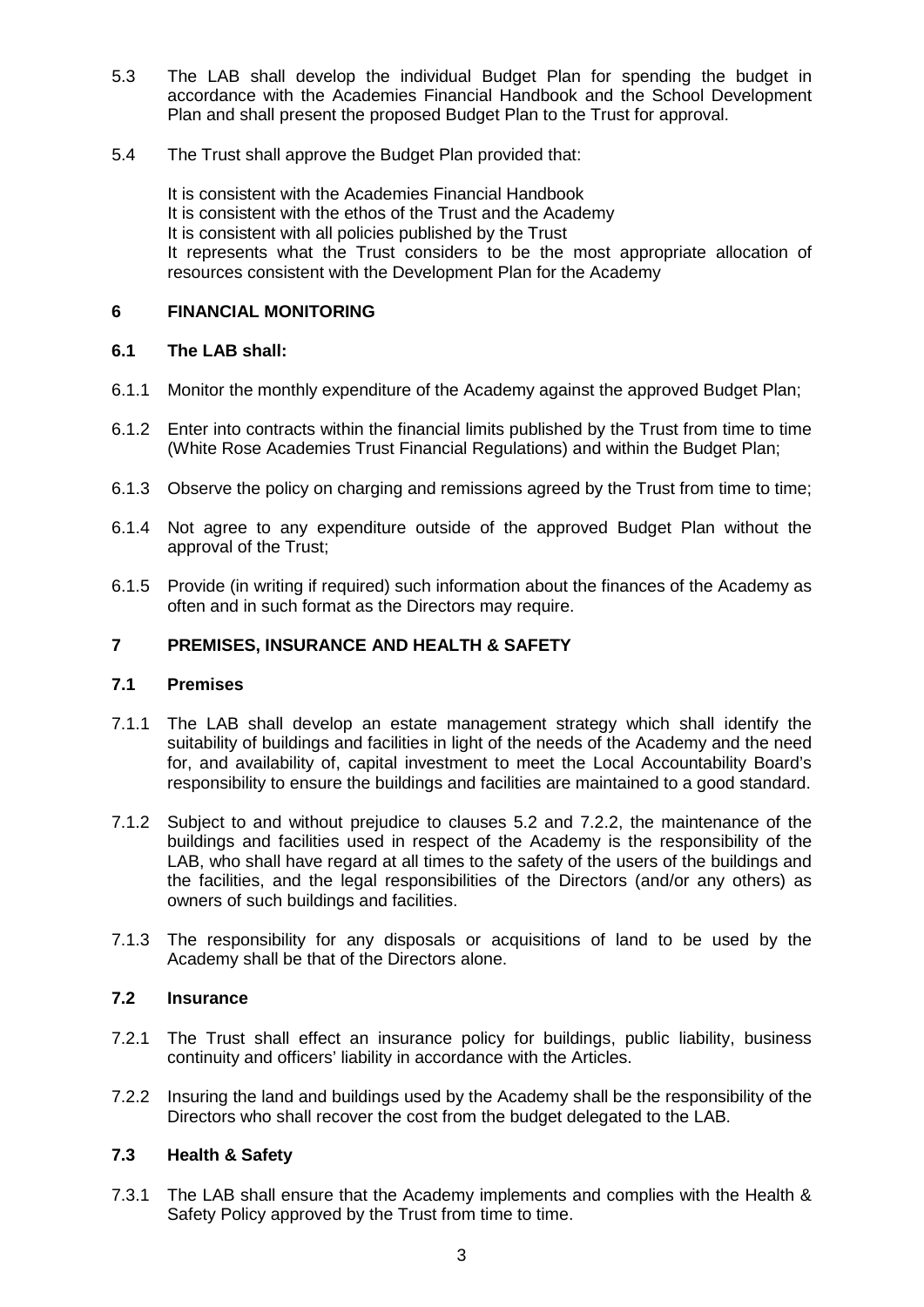## **8 STAFFING AND RESOURCES**

## **8.1 Appointments**

- 8.1.1 The LAB shall appoint the Principal in conjunction with the Executive Principal, ensuring there is a representative of the Board on the appointment panel.
- 8.1.2 The LAB shall notify the Trust immediately a vacancy at Senior Leadership level (leadership scale) arises.
- 8.1.3 The LAB must ensure there is a representative of the Board on appointment panels for all Senior Leadership Team positions.

## **8.2 Delegation**

8.2.1 The Directors and the Local Accountability Board may delegate such powers and functions as they consider are required by the Principal for the internal organisation, management and control of the Academy (including appointments and implementation of all policies approved by the Directors and the LAB and for the direction of the teaching and curriculum at the Academy).

#### **8.3 Policies**

8.3.1 The LAB shall comply in full with health & safety and HR policies approved by the Trust from time to time and shall be responsible for the staff employed at the Academy. The LAB shall:

Comply with all policies dealing with staff issued by the Directors from time to time;

Comply with any pay terms set by the Directors;

Adopt any standard contracts or terms and conditions for the employment of staff issued by the Directors;

Manage any claims and disputes with staff members, having regard to any advice and recommendations given by the Directors or Executive Principal.

## **8.4 Performance Review, Pay Discretions**

## 8.4.1 Principal

The performance review of the Principal shall be conducted by the Chair of the LAB, Executive Principal and/or an External Advisor with the agreement of the Executive Principal, and in accordance with the Trust's Performance Management Policy.

#### 8.4.2 Other Staff

The LAB shall ensure that the performance review of all other staff is conducted in accordance with the Trust's Performance Management Policy approved from time to time. The LAB shall ensure procedures are in place for the proper professional and personal development of staff.

#### 8.4.3 Pay Discretions

The Board may, in line with the Trust Pay Policy and the Budget Plan, and with any written recommendations from the Performance Review procedure, make discretionary pay awards for the Principal.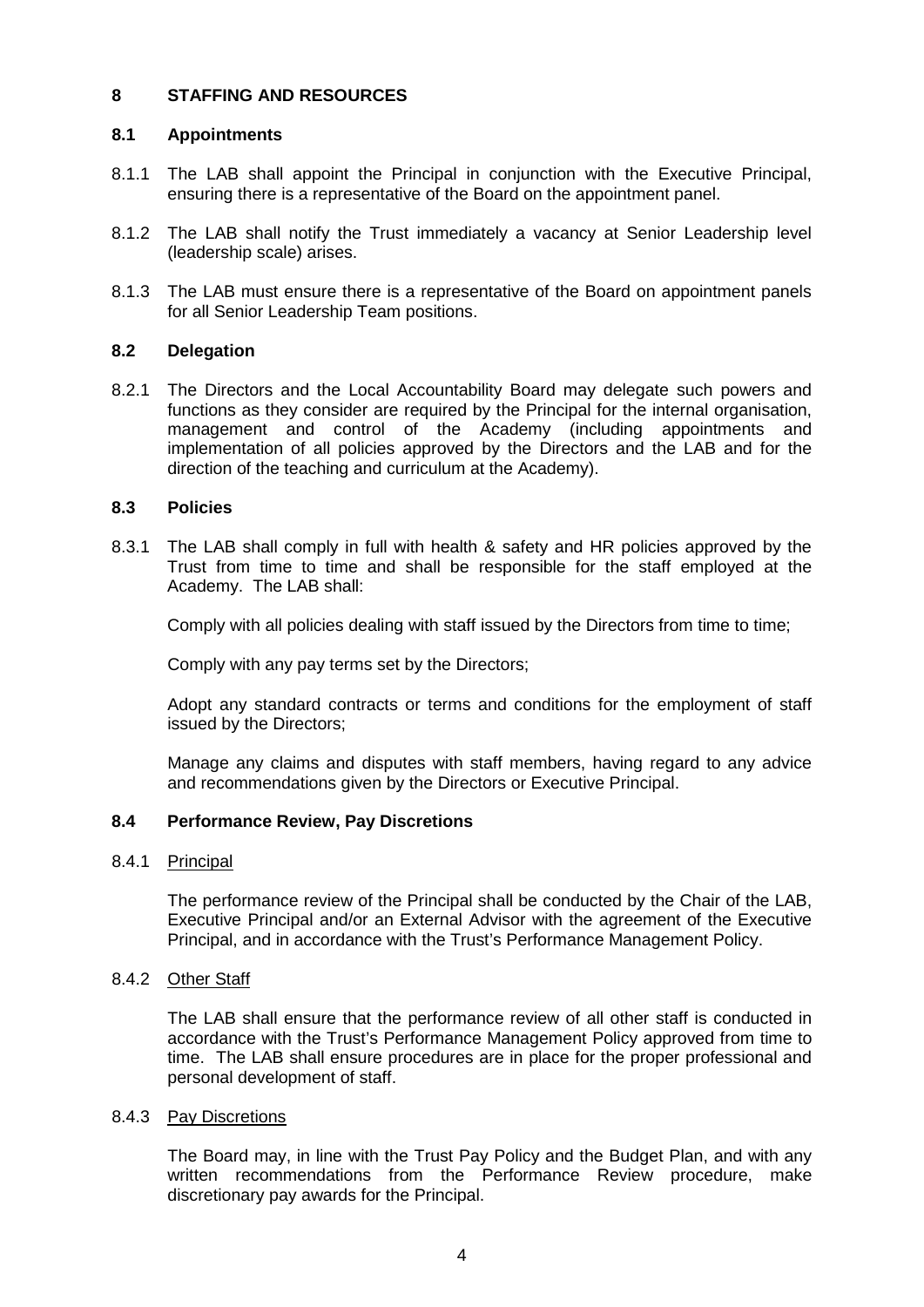The LAB may, in line with the Trust Pay Policy and the Budget Plan, award pay discretions to staff other than the Principal, consistent with recommendations from the Performance Review procedure.

#### **9 HUMAN RESOURCES MATTERS**

#### **9.1 Disciplinary and Capability Procedure**

The LAB shall undertake any capability or disciplinary procedure in accordance with the Trust's policies and in accordance with advice from the Trust's HR provider.

#### **9.2 Determining Contract Settlements**

In the event that a staff member agrees a contract settlement, no payment in respect of that settlement shall be made without the consent of the Trust's Executive Principal and in accordance with the Academies Financial Handbook.

#### **9.3 Dismissal**

The LAB has the authority to dismiss, in line with the Disciplinary and Performance Capability Policies. The advice of the Executive Principal must be sought if a decision to dismiss is considered. If the dismissal relates to the Principal, the Executive Principal must be in agreement with the proposal.

In the event of the Executive Principal potentially dismissing a Principal it would be intended that the Chair and the full LAB would be party to, and partners in, the process.

Were a situation to arise whereby the Executive Principal did not feel that the LAB was acting in the best interests of the Trust in both their support and challenge to the Principal, the Executive Principal would be able to insist on a course of action.

#### **9.4 Requests for Early Retirement**

The LAB shall consider any requests for Early Retirement and may seek advice in that respect from the Trust's HR provider.

## **10 STANDARDS, CURRICULUM AND TARGET SETTING**

- 10.1 The LAB shall determine the curriculum of the Academy but shall have regard to any views of the Directors, in recognition of the Directors' obligations to the Secretary of State to provide a broad and balanced curriculum.
- 10.2 The LAB shall be responsible for the standards achieved by the Academy and the pupils attending the Academy.

## **11 ADMISSIONS, STRUCTURE AND OPENING TIMES**

### **11.1 Admissions**

- 11.1.1 The Board shall determine and review from time to time the Academy's Admissions Policy. The LAB shall ensure that the Policy is correctly and fairly applied.
- 11.1.2 Any decision to expand the Academy shall be that of the Directors. The Directors shall have regard to the views of the LAB.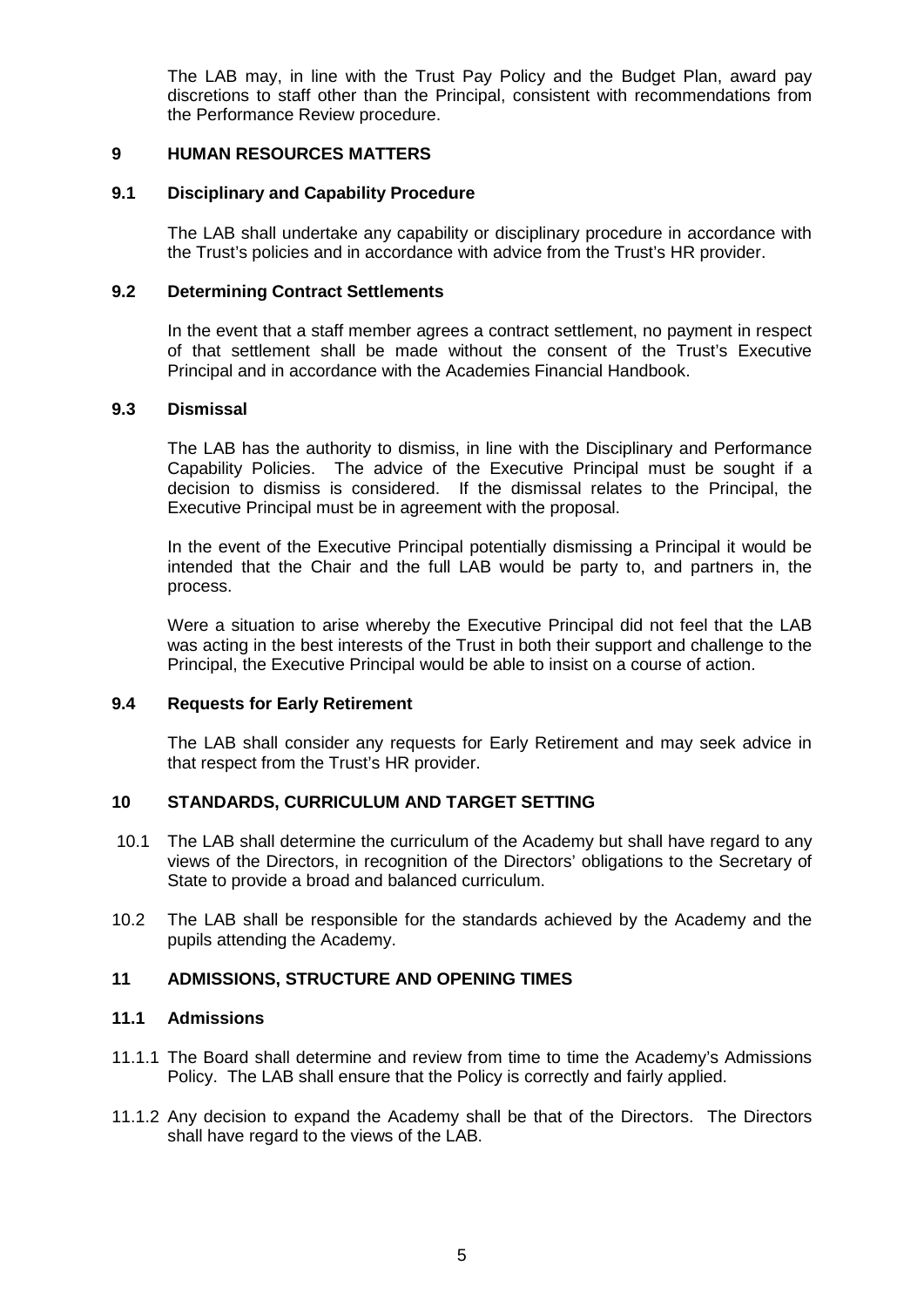## **11.2 Structure**

- 11.2.1 The LAB shall refer to the Trust any proposal to alter opening times of the Academy, term dates, the age range of the Academy, prior to implementation of, or consultation on such changes, and shall not make or consult upon any such change without the prior consent of the Trust.
- 11.2.2 Any such changes shall be consistent with any policy set by the Directors. The LAB shall have regard to, and report to the Directors upon, the viability of such activities, the impact on the Academy's activities, and any financial implications.

## **12 SAFEGUARDING**

- 12.1 The LAB shall ensure that the Academy has a Designated Officer and Deputy and that their details are published on the Academy website. The LAB shall also ensure that the names of the Designated Officer and Deputy are sent to the Trust so that contact details may be published on the Trust's website.
- 12.2 The LAB shall appoint a member with specific responsibility for safeguarding and make details for that member available on the Academy website. The LAB shall also inform the Trust of the name of the person responsible for publication on the Trust's website.

## **13 REGULATORY MATTERS**

13.1 The Directors are responsible for the satisfaction and observance of all regulatory and legal matters. The LAB shall promptly and co-operatively do everything the Directors may specify as being necessary to ensure that the Trust is meeting its legal obligations. The members of the LAB shall not do or omit to do anything that would give rise to a breach of the Trust's Funding Agreements with the Secretary of State, or to censure of any kind by the Principal Regulator, the Charity Commission or any other regulator.

## **14 ANNUAL REVIEW**

- 14.1 This Scheme of Delegation shall operate from the Effective Date in respect of the Academy.
- 14.2 The Directors have the absolute discretion to review and amend the Scheme of Delegation at least on an annual basis.
- 14.3 In considering any material changes to this Scheme of Delegation, the Directors shall have regard to and give due consideration of any views of the Local Accountability Board.
- 14.4 The Local Accountability Board shall undertake annual self-review. The outcomes of the governance self-review shall be shared with the Board of Directors.